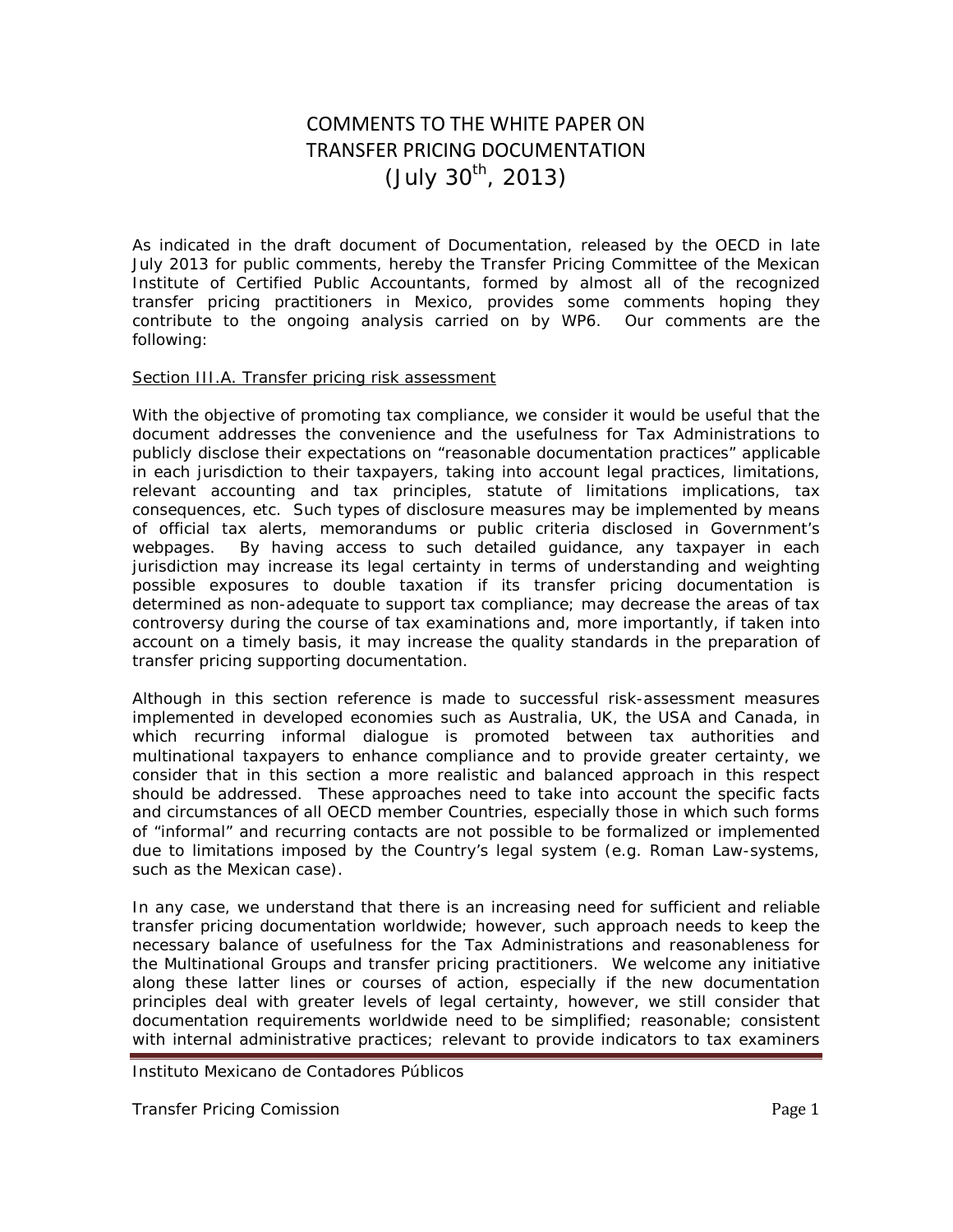and available for taxpayers, as provided for in paragraphs 5.3 through 5.15 of the current version of Chapter V of the OECD Transfer Pricing Guidelines.

### Section III.B. Tax payer's assessment of its compliance with the arm's length principle

We recommend adding at the end of Section III.B., the following comments:

*"On the other hand, the identification of the relevant information to be used by the taxpayer for testing the controlled transaction for transfer pricing compliance purposes is essential for documentation and risk assessment purposes. Since many transfer pricing methodologies rely on the identification of economic transactions, and many disputes arise between the tax authorities and the taxpayer in the identification and quantification of the relevant information to be used for transfer pricing purposes, tax authorities are encouraged to enact reasonable and clear transfer pricing guidance in terms of segmented or bundled transactions, as the case may be, so that taxpayers are able to take such principles into account at the time of preparation of the relevant transfer pricing supporting documentation. The existence of such guidance will assist the tax authorities in their prior risk-assessment evaluations as well as mitigate grey areas of dispute during the course of tax examinations."*

#### Section V. Development of a Coordinated Approach to Documentation

We observed in the Documentation draft contradictory comments and support for the use of master files for transfer pricing documentation purposes, since at the beginning of the document reference is made to theoretical benefits for the adoption of said approach based on the PATA and EU experiences, but at the same time there are explicit references to the scarce progress and benefits generated by both initiatives as of today. We believe that the information to be requested under the Masterfile Approach, can become an administrative burden for taxpayers, because it may not provide additional value to understand the business of the taxpayer, an even could potentially increase the number of audits and transfer pricing adjustments against the taxpayer, with the real possibility that the tax authorities would have more elements or avenues to assume or to presume unfounded risky postures through the use of this kind of information.

Therefore we suggest eliminating the following information of the Masterfile approach, included in Table 1:

*"A written functional analysis showing the principal contributions to value creation by individual entities within the Group".* Removal justification: the request of this functional analysis would involve administrative burden for the taxpayer, as each related party must develop specific functional analysis for review in their local country. Furthermore, the functional analysis of the related parties that is already included in the local transfer pricing documentation should be enough to show the tax authorities what to expect when looking at the economic analysis.

*"A description of the MNE´s strategy for the development, ownership and exploitation of intangibles, including location of principal R&D facilities and location of R&D management".* Removal justification: This information would

Instituto Mexicano de Contadores Públicos

Transfer Pricing Comission **Page 2** and the page 2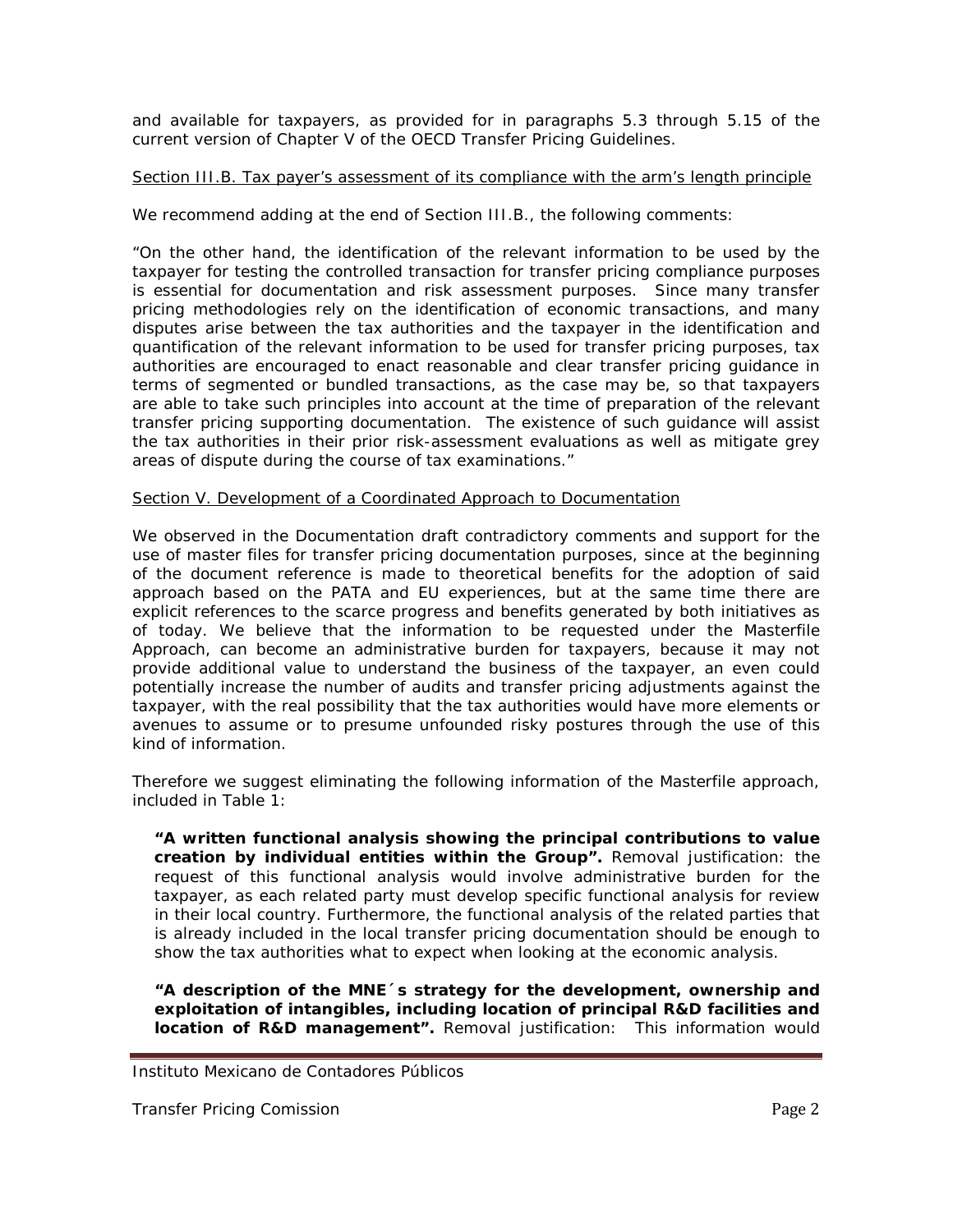involve administrative burden for the taxpayer, as each related party must develop specific functional analysis for review in their local country, which would include intercompany intangible transactions. We also believe that sometimes the local subsidiaries may not use all of the Groups intangibles, so this information may not be available. Also MNEs usually do not like to disclose their intangibles or information related to the intangibles to its subsidiaries.

*"A description of the Group`s transfer pricing policies related to R&D and intangibles".* Removal justification: This information would involve administrative burden for the taxpayer, as each related party must develop specific functional analysis for review in their country of origin, which would include intercompany intangible transactions.

*"The MNE´s intercompany transfer pricing policy or a description of the Group's transfer pricing system for its financial activities".* Removal justification: This information would involve administrative burden for the taxpayer, as each related party must develop specific functional analysis for review in their local country, which would include financial operations.

*"MNE´s consolidated accounts for the prior year's".* Removal justifications: This information may be misinterpreted by the tax authorities, to the detriment of the taxpayer, and make made unfounded adjustments or transfer pricing audits. As previously stated, this information may be difficult to obtain by a local subsidiary, sine MNE's are not very keen of showing this information to local management.

*"A list and brief description of the MNE group's applicable unilateral or bilateral/multilateral APAs and ruling related to income allocations with various countries"*. Removal justification: As mentioned before, this foreign information may not be available to the local subsidiary. Also, it may not provide enough information to the tax administration to perform a risk assessment, since it will involve transactions between parties that are not in its jurisdiction.

*"A copy of the company´s consolidating income statement for the most recent year"*. Removal justification: This information could be misinterpreted for fiscal authorities, on taxpayer prejudice, and make unfounded adjustments or transfer pricing audits.

The removal of these Masterfile elements described above will allow decreasing the taxpayer burden, and will decrease the risk of creating unfounded and controversial audits and adjustments for the transfer pricing by the tax authorities, that would jeopardize the legal certainty of the taxpayer.

The Draft document does not specify that the adoption of the Coordinated Approach by the tax authorities and taxpayers should lead to transfer pricing audits with clear and specific objectives. So it would not be right that the tax authorities, having extensive information on the taxpayer's risk assessment, conduct transfer pricing audits broad and thorough, without specific targets and could even lead to revisions or different adjustments to transfer prices, which reduce the legal certainty for taxpayers.

Instituto Mexicano de Contadores Públicos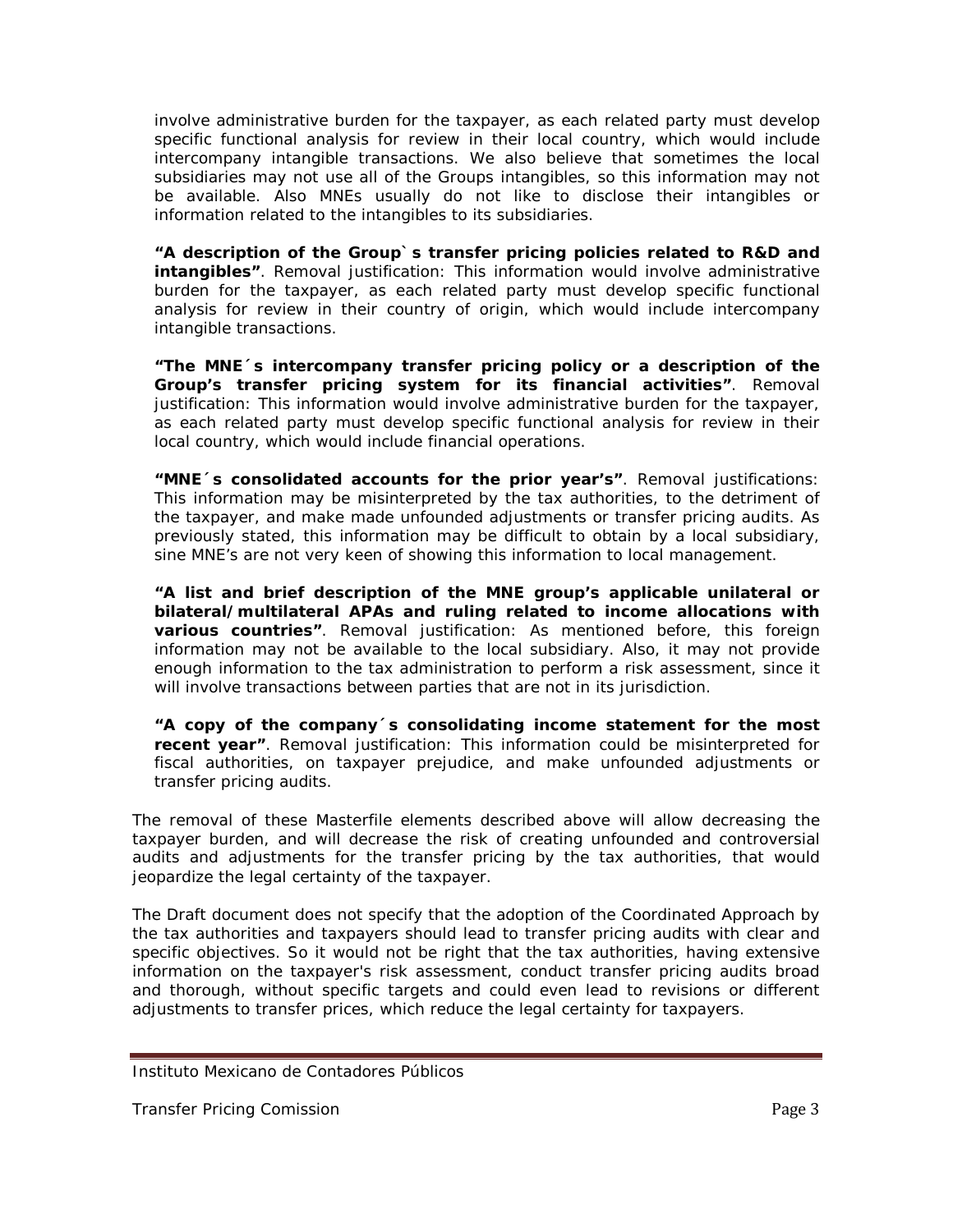#### Annex 1 and Annex 2

Unfortunately, the Annex 1 and Annex 2 do not provide **"up to date"** information on the transfer pricing documentation and disclosure requirements from a Mexican perspective. The OECD should revise the source of information to make sure they present an accurate and true picture of the transfer pricing requirements in Mexico. For your reference, we are attaching an up to date version of the documentation and disclosure information for Mexican tax purposes.

#### **xxxxx X xxxxx**

Instituto Mexicano de Contadores Públicos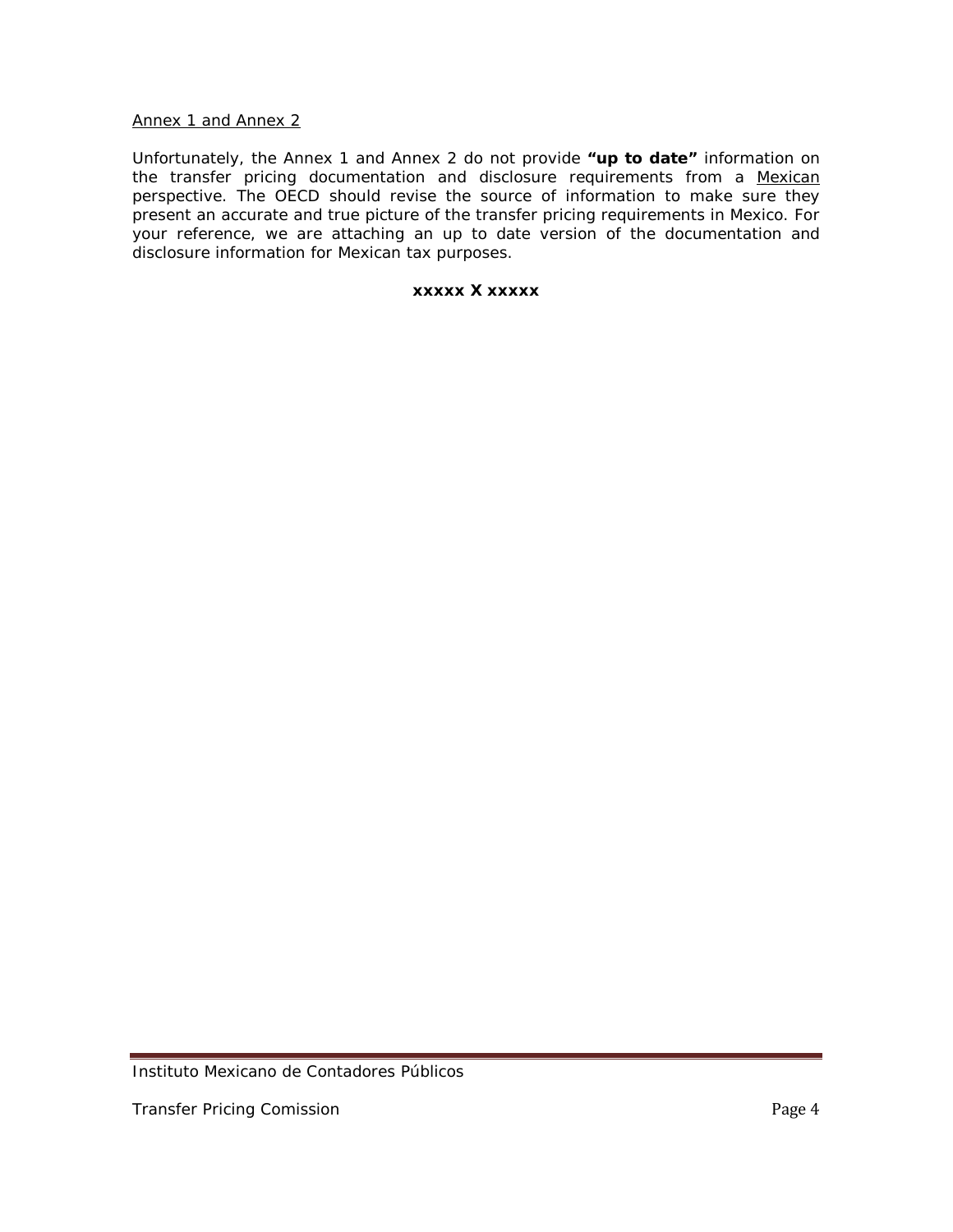## **ANNEX. MEXICAN TRANSFER PRICING DOCUMENATION AND DISCLOSURE REQUIREMENTS.**

|                                                     |                                                                                                                                                                                             | <b>MEXICO</b>  |
|-----------------------------------------------------|---------------------------------------------------------------------------------------------------------------------------------------------------------------------------------------------|----------------|
| <b>TP Documentation</b>                             | No statutory obligation for TP Documentation                                                                                                                                                |                |
|                                                     | Statutory obligation for TP documentation                                                                                                                                                   | X              |
|                                                     |                                                                                                                                                                                             |                |
| Broad-based analysis of<br>MNE group and taxpayer   | Legal and organizational structure of the group                                                                                                                                             | X <sup>1</sup> |
|                                                     | Business and business strategy of the group (including<br>changes compared to previous years)                                                                                               |                |
|                                                     | Operational structure of the group                                                                                                                                                          | X              |
|                                                     | Description of any changes in the business in current or past<br>years                                                                                                                      | Χ              |
|                                                     | Economic circumstances and market analysis                                                                                                                                                  | X              |
|                                                     |                                                                                                                                                                                             |                |
| Analysis of taxpayer and<br>controlled transactions | Business and business strategy of the taxpayer (including<br>changes compared to previous years)                                                                                            |                |
|                                                     | Identification and description of controlled transactions                                                                                                                                   | X              |
|                                                     | Identification and information on foreign associated enterprises<br>engaged in controlled transactions with taxpayer; relationship<br>with taxpayer at the time of transaction              | Χ              |
|                                                     | Identification and description of other associated enterprises or<br>controlled transactions that can affect directly or indirectly the<br>pricing of the taxpayer's controlled transaction |                |
|                                                     | Intangible property relevant for controlled transactions                                                                                                                                    | $X^2$          |

<span id="page-4-0"></span> <sup>1</sup> Article 86, ITL. XII. **a)** The names or legal names, addresses, and residencies for tax purposes of the related parties with whom they enter into transactions, as well as supporting documentation *demonstrating the direct and indirect interest among the related parties*.

<span id="page-4-1"></span> $^2$  Article 215 ITL. I. The characteristics of the transactions, including: d) if a license to use an intangible asset is granted or an intangible asset is transferred, factors such as whether a patent, brand, trade name or technology transfer is involved, as well as the duration and the degree of protection.

Instituto Mexicano de Contadores Públicos

Transfer Pricing Comission **Page 5** and 2008 and 2011 and 2012 and 2013 and 2013 and 2014 and 2013 and 2014 and 2013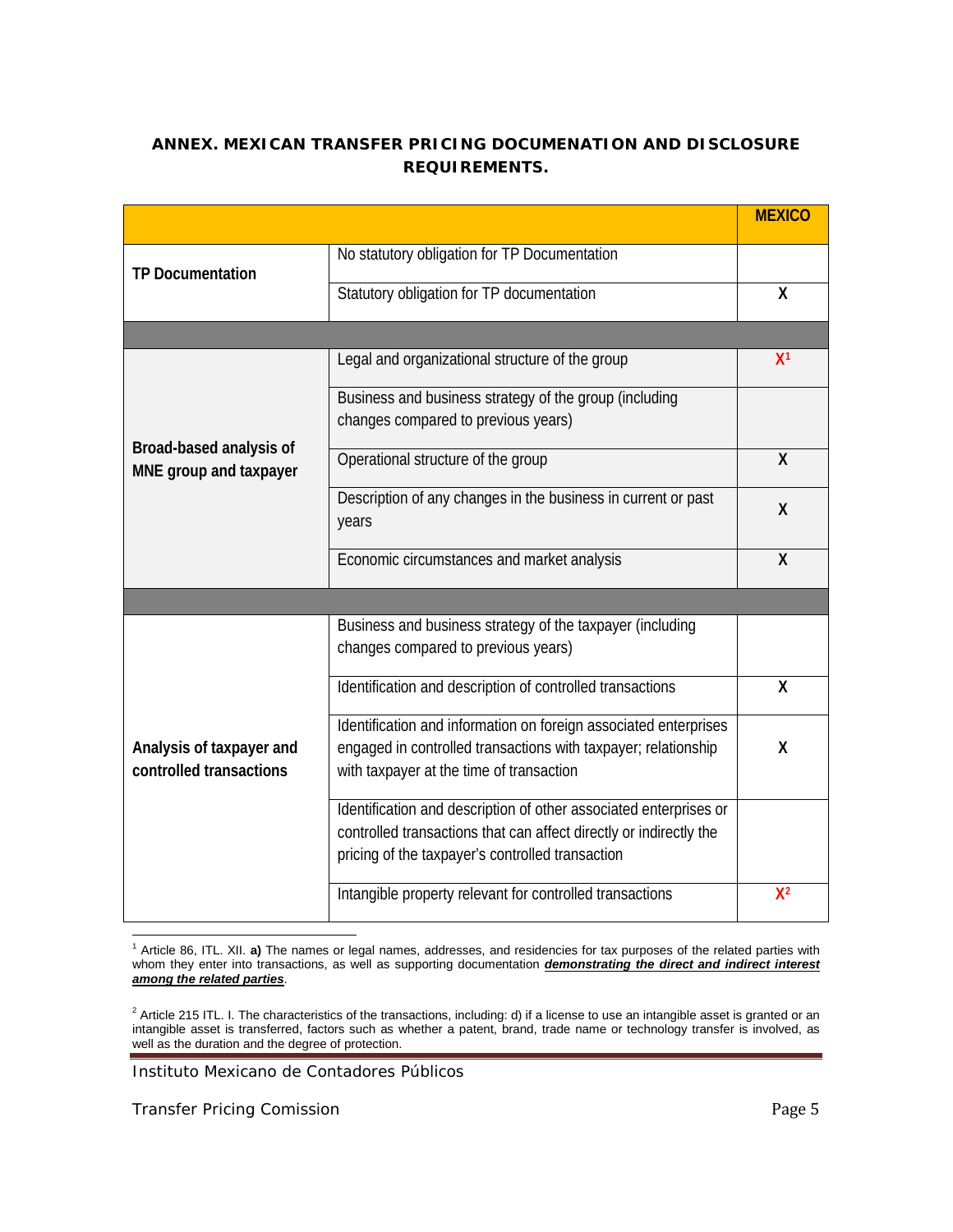|                                                        |                                                                                       | <b>MEXICO</b>  |
|--------------------------------------------------------|---------------------------------------------------------------------------------------|----------------|
|                                                        | Overall transfer pricing policy of the group and implementation<br>at company level   |                |
|                                                        |                                                                                       |                |
| TP methods                                             | Explanation of selection of the most appropriate transfer<br>pricing method           | X              |
|                                                        | Reasons for rejection of other pricing methodologies.                                 | X              |
|                                                        |                                                                                       |                |
| Comparability analysis and<br>selection of comparables | Characteristics of property and services                                              | $X^3$          |
|                                                        | Functional analysis (functions, risks and assets)                                     | X              |
|                                                        | Contractual terms                                                                     | X <sup>4</sup> |
|                                                        | Economic and market conditions circumstances                                          | $X^5$          |
|                                                        | <b>Business strategies</b>                                                            | X <sup>6</sup> |
|                                                        | Aggregation of transactions analysis and/or details of each<br>transaction aggregated | $X^7$          |

<span id="page-5-0"></span> <sup>3</sup> Article 215 ITL. I. The characteristics of the transactions, including: **b)** In the case of the provision of services, factors such as the nature of the service and whether or not it requires experience or technical knowledge; **c)** In the case of the use, enjoyment, or sale of tangible assets, factors such as the physical characteristics, quality, and availability of said assets.

<span id="page-5-1"></span><sup>4</sup> Article 215 ITL: **II.** The functions or activities of each of the parties involved in the transaction, including the assets used and risks assumed therein;

III. The contractual terms; IV. The economic context; and V. The business strategies, including those related to market share, permanence, and growth.

<span id="page-5-2"></span><sup>5</sup> Article 215 ITL: **II.** The functions or activities of each of the parties involved in the transaction, including the assets used and risks assumed therein; III. The contractual terms; IV. The economic context; and V. The business strategies, including those related to market share, permanence, and growth.

<span id="page-5-3"></span><sup>6</sup> Article 215 ITL: II. The functions or activities of each of the parties involved in the transaction, including the assets used and risks assumed therein; III. The contractual terms; IV. The economic context; and V. The business strategies, including those related to market share, permanence, and growth.

<span id="page-5-4"></span> $^7$  Article 86 ITL: XII When taxpayers enter into transactions with foreign resident related parties, they are required to obtain and keep the supporting documentation, demonstrating that the amount of their income and deductions were determined in accordance with the prices or amounts that would have been used by independent parties in comparable transactions. Said documentation must contain the following information: **b)** Information on the functions or activities performed by, assets used by, and risks assumed by the taxpayer *for each type of transaction*. **c)** Information and supporting documentation on transactions with related parties and the amounts thereof, for *each related party and for each type of transaction*, in accordance with the classification and with the data set forth in Article [215](http://pg.dofiscal.com/nxt/gateway.dll/fmtl/prodvista96_2013/l_fed_le_2002_327/l_fed_le_2002_327-t2/l_fed_le_2002_327-t2_c8/l_fed_le_2002_327-a86oo?f=templates$fn=document-frame.htm$3.0) of this Law.

Instituto Mexicano de Contadores Públicos

Transfer Pricing Comission **Page 6** and the *Page 6* and *Page 6* and *Page 6* and *Page 6* and *Page 6* and *Page 6*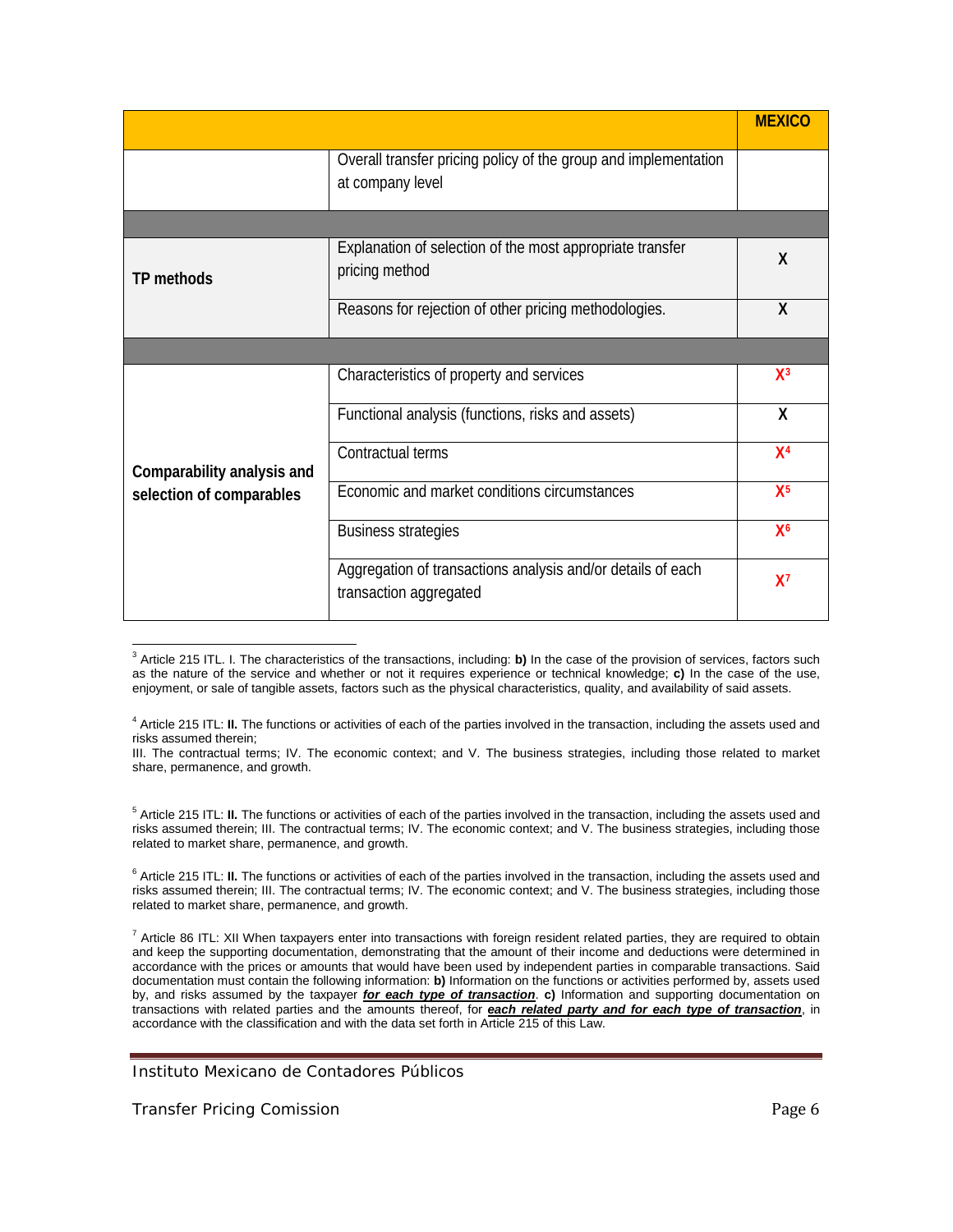|                                     |                                                                                    | <b>MEXICO</b>  |
|-------------------------------------|------------------------------------------------------------------------------------|----------------|
|                                     | Reasons of multiple-year analysis                                                  | X <sup>8</sup> |
|                                     | Identification, analysis and selection of internal comparables                     |                |
|                                     | Identification, analysis and selection of external comparables                     |                |
|                                     | Financial information (e.g. profitability) of selected<br>comparables              | $X^9$          |
|                                     | Comparability adjustments and justification                                        | $X^{10}$       |
|                                     |                                                                                    |                |
| Determination TP and<br>adjustments | Determination of transfer price (e.g. process, calculation<br>tables, assumptions) |                |
|                                     | Document outcomes of arm's length range and selection of the<br>point in the range |                |
|                                     | Evidence of price negotiation position.                                            |                |
|                                     |                                                                                    |                |
| Financial & accounting data         | Financial and/or accounting statements of current year and                         | X11            |

<span id="page-6-0"></span><sup>8</sup> Article 215 ITL. V. The business strategies, including those related to market share, permanence, and growth. When the business cycle or trade acceptance of a product of the taxpayer covers more than one fiscal year, corresponding comparable transactions lasting two or more years, either before or after, may be considered.

<span id="page-6-1"></span><sup>9</sup> Article 86 ITL, XII. When taxpayers enter into transactions with foreign resident related parties, they are required to obtain and keep the supporting documentation, demonstrating that the amount of their income and deductions were determined in accordance with the prices or amounts that would have been used by independent parties in comparable transactions. **d)** The method applied in accordance with Article [216](http://pg.dofiscal.com/nxt/gateway.dll/fmtl/prodvista96_2013/l_fed_le_2002_327/l_fed_le_2002_327-t2/l_fed_le_2002_327-t2_c8/l_fed_le_2002_327-a86oo?f=templates$fn=document-frame.htm$3.0) of this Law, including the information and the supporting documentation on comparable enterprises or transactions, for each type of transaction.

Article 216, ITL. Last paragraph: APPLICATION OF ACCOUNTING PRINCIPLES: For the purposes of this Article and Article [215](http://pg.dofiscal.com/nxt/gateway.dll/fmtl/prodvista96_2013/l_fed_le_2002_327/l_fed_le_2002_327-t6/l_fed_le_2002_327-t6_c2/l_fed_le_2002_327-a216mfc?f=templates$fn=document-frame.htm$3.0) of this Law, income, costs, gross profit, net sales, expenses, operating profit, assets, and liabilities will be calculated based on generally accepted accounting principles.

<span id="page-6-2"></span><sup>10</sup> Article 217 ITL. If, in accordance with an international tax treaty to which Mexico is a party, the competent authorities of a country with which Mexico entered into such a treaty adjust the prices or consideration amounts of a taxpayer residing in that country, the Mexican resident related party may file an amended tax return reflecting the corresponding adjustment, provided that said adjustment has been accepted by Mexican tax authorities. This amended tax return will not be taken into account regarding the limit set forth in Article [32](http://pg.dofiscal.com/nxt/gateway.dll/fmtl/prodvista96_2013/l_fed_le_2002_327/l_fed_le_2002_327-t6/l_fed_le_2002_327-t6_c2/l_fed_le_2002_327-a217pab?f=templates$fn=document-frame.htm$3.0) of the Federal Fiscal Code.

<span id="page-6-3"></span><sup>11</sup> Article 86 ITL, XII. When taxpayers enter into transactions with foreign resident related parties, they are required to obtain and keep the supporting documentation, demonstrating that the amount of their income and deductions were determined in accordance with the prices or amounts that would have been used by independent parties in comparable transactions. **d)** The method applied in accordance with Article [216](http://pg.dofiscal.com/nxt/gateway.dll/fmtl/prodvista96_2013/l_fed_le_2002_327/l_fed_le_2002_327-t2/l_fed_le_2002_327-t2_c8/l_fed_le_2002_327-a86oo?f=templates$fn=document-frame.htm$3.0) of this Law, including the information and the supporting documentation on comparable enterprises or transactions, for each type of transaction.

Instituto Mexicano de Contadores Públicos

Transfer Pricing Comission **Page 7** and the page 7 and the page 7 and the page 7 and the page 7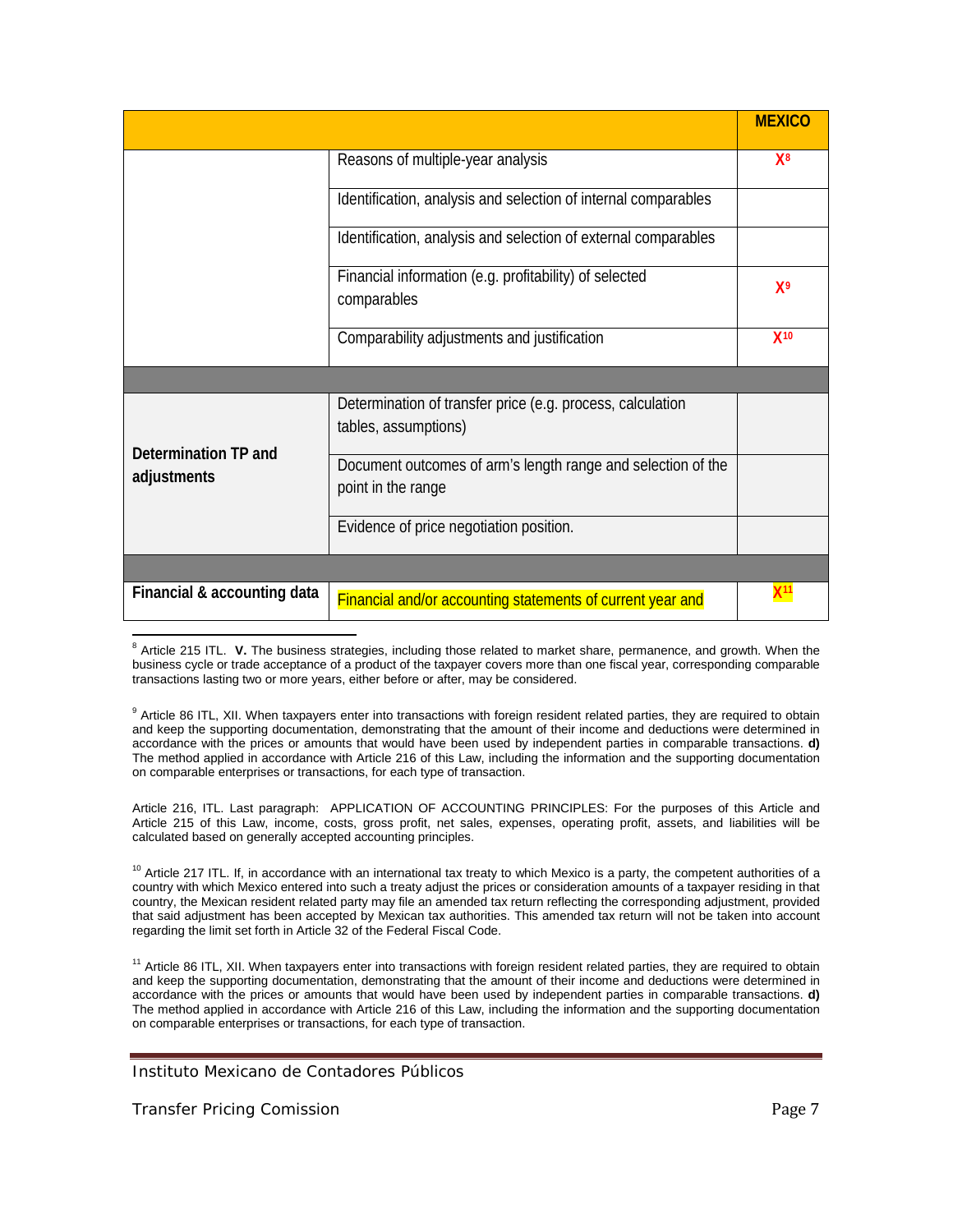|                                             |                                                                                                      | <b>MEXICO</b>   |
|---------------------------------------------|------------------------------------------------------------------------------------------------------|-----------------|
|                                             | past years (segmented or consolidated)                                                               |                 |
|                                             | Financial and/or accounting relevant information of current and<br>/or past years                    |                 |
|                                             | Budgets, business plans and financial projections                                                    |                 |
|                                             | Country-by-country sales                                                                             |                 |
|                                             | Country-by-country operating income                                                                  |                 |
|                                             | Country-by-country tax paid                                                                          |                 |
|                                             |                                                                                                      |                 |
| Information on the foreign<br>related-party | TP documentation and tax reporting of controlled transaction in<br>other country                     |                 |
|                                             | Advanced rulings or APAs obtained with foreign tax authorities                                       | X <sup>12</sup> |
|                                             | Financial and accounting statements of current year/year<br>under review (segmented or company-wide) |                 |
|                                             | Financial and accounting data of previous years (segmented<br>or company-wide)                       |                 |
|                                             |                                                                                                      |                 |
| Specific documentation                      | Transactions involving intangible property                                                           | $X^{13}$        |

<span id="page-7-1"></span>**.** Article 216, ITL. Last paragraph: APPLICATION OF ACCOUNTING PRINCIPLES: For the purposes of this Article and Article [215](http://pg.dofiscal.com/nxt/gateway.dll/fmtl/prodvista96_2013/l_fed_le_2002_327/l_fed_le_2002_327-t6/l_fed_le_2002_327-t6_c2/l_fed_le_2002_327-a216mfc?f=templates$fn=document-frame.htm$3.0) of this Law, income, costs, gross profit, net sales, expenses, operating profit, assets, and liabilities will be calculated based on generally accepted accounting principles.

<span id="page-7-0"></span><sup>12</sup>Article, 34-A,Federal Tax Code: The tax authorities may answer inquiries regarding the methodology taxpayers have used for determining prices or consideration amounts in transactions with related parties, in accordance with Article [215](http://pg.dofiscal.com/nxt/gateway.dll/fmtl/prodvista96_2013/l_fed_le_1981_324/l_fed_le_1981_324-t3/l_fed_le_1981_324-t3_cone/l_fed_le_1981_324-a34aiom?f=templates$fn=document-frame.htm$3.0) of the Income Tax Law, provided that the taxpayer submit the information, data, and supporting documentation needed for the corresponding resolution. These rulings may stem from an agreement with the competent tax authorities of a country with which Mexico has entered into a convention to avoid double taxation.

Rulings issued in accordance with this Article may be valid regarding the fiscal year in which they are requested, the immediately preceding year, and for up to three fiscal years following that in which they are requested. Rulings may be valid regarding a longer period when they stem from a mutual agreement procedure in accordance with an international convention to which Mexico is a party.

The validity of rulings may be contingent on the fulfillment of requirements demonstrating that the transactions to which they refer are conducted at prices or consideration amounts that would have been used by independent parties in comparable transactions.

Instituto Mexicano de Contadores Públicos

Transfer Pricing Comission **Page 8** and the page 8 and the page 8 and the page 8 and the page 8 and the page 8 and the page 8 and the page 8 and the page 8 and the page 8 and the page 8 and the page 8 and the page 8 and th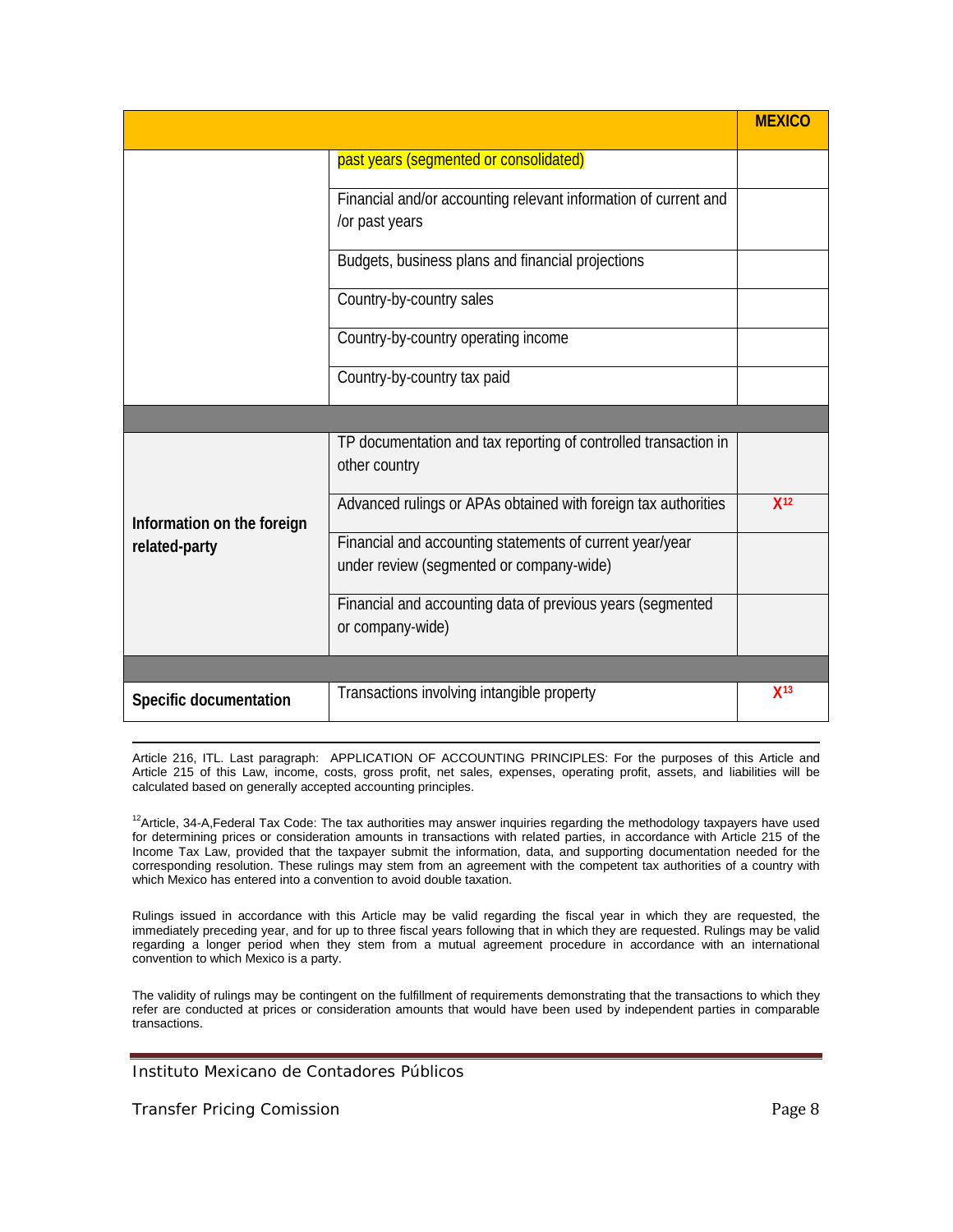|                                 |                                                               | <b>MEXICO</b>   |
|---------------------------------|---------------------------------------------------------------|-----------------|
| requirements                    | Transactions involving centralized intra-group services       | X <sup>14</sup> |
|                                 | CCAs/CSAs                                                     |                 |
|                                 |                                                               |                 |
| Other information <sup>15</sup> | Copies of inter-company agreements                            | $X^{16}$        |
|                                 | Tax audits or disputes (of any of the associated enterprises) |                 |
|                                 | List of CCAs/CSAs                                             |                 |
|                                 | List of APA/rulings obtained by taxpayer                      |                 |
|                                 | Information which could affect TP obtained between end of tax |                 |
|                                 | year and filing of the tax return                             |                 |
|                                 | Accounting standards applied by associated enterprises        | X <sup>17</sup> |
|                                 | Background documentation supporting                           |                 |
|                                 | Tax authorities can request supplementary information         | X <sup>18</sup> |
|                                 | Tax return disclosure information on taxpayer's controlled    | X <sup>19</sup> |

**.**  $13$  Article 215 ITL. I. The characteristics of the transactions, including: d) if a license to use an intangible asset is granted or an intangible asset is transferred, factors such as whether a patent, brand, trade name or technology transfer is involved, as well as the duration and the degree of protection.

<span id="page-8-0"></span><sup>14</sup> Article 215 ITL. I. The characteristics of the transactions, including: **b)** In the case of the provision of services, factors such as the nature of the service and whether or not it requires experience or technical knowledge

<span id="page-8-2"></span><span id="page-8-1"></span><sup>16</sup> Article 215. III. The contractual terms.

<span id="page-8-3"></span><sup>17</sup> Article 216, ITL. Last paragraph: APPLICATION OF ACCOUNTING PRINCIPLES: For the purposes of this Article and Article [215](http://pg.dofiscal.com/nxt/gateway.dll/fmtl/prodvista96_2013/l_fed_le_2002_327/l_fed_le_2002_327-t6/l_fed_le_2002_327-t6_c2/l_fed_le_2002_327-a216mfc?f=templates$fn=document-frame.htm$3.0) of this Law, income, costs, gross profit, net sales, expenses, operating profit, assets, and liabilities will be calculated based on generally accepted accounting principles.

<span id="page-8-4"></span><sup>18</sup>Article 42, Federal Tax Code: In order to verify that taxpayers, parties jointly and severally liable with them, or third parties related to them have complied with the tax provisions and, as applicable, to assess tax deficiencies or unpaid contributions, as well as to determine if any tax offenses have been committed and to provide information to other tax authorities… Article 42-A. The tax authorities may request that taxpayers, parties jointly and severally liable with them, or third parties related to them provide the data, reports or documents needed to plan and schedule review procedures. In the case of such a request, Articl[e 48\(IV\) through \(IX\)](http://pg.dofiscal.com/nxt/gateway.dll/fmtl/prodvista96_2013/l_fed_le_1981_324/l_fed_le_1981_324-t3/l_fed_le_1981_324-t3_cone/l_fed_le_1981_324-a42arfi?f=templates$fn=document-frame.htm$3.0) of this Code need not be complied with.

When the tax authorities solely request the data, reports, and documents referred to in this Article, they will not be considered to have begun to exercise their review authorities, and they may exercise such authorities at any time.

<span id="page-8-5"></span><sup>19</sup> Formal requirements: questionnaires related to the tax records reviewed by an external registered audit (external CPA) as part of the Tax Audit Report, or by the taxpayer itself as part of the Alternative Information Filing, were published in the

Instituto Mexicano de Contadores Públicos

Transfer Pricing Comission **Page 9** and the page 9 and the page 9 and the page 9 and the page 9 and the page 9